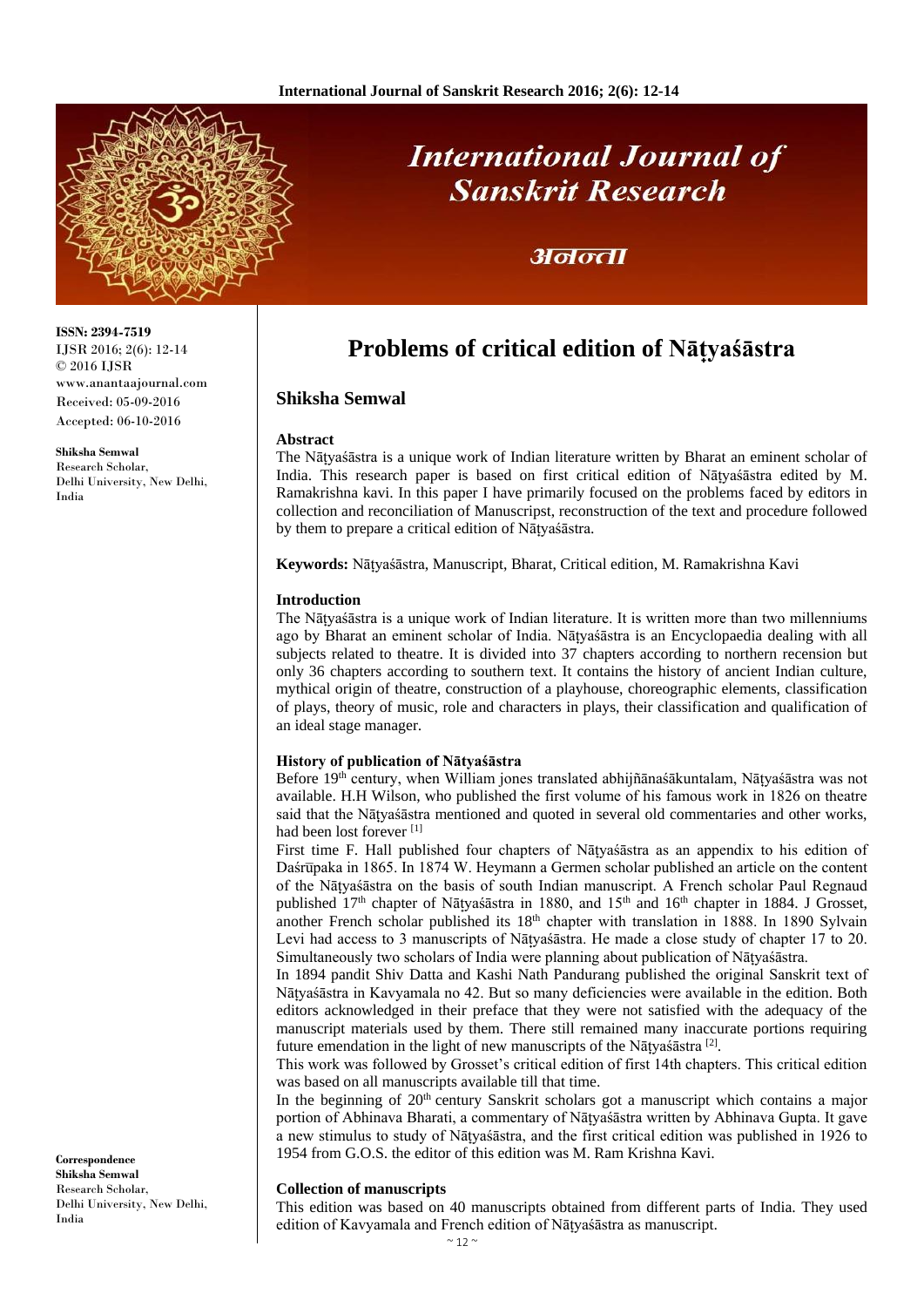They got manuscripts from Bikaner, Ujjain, palace library of Tanjor, Mysore library, government library of Madras, Adyar library, Almora and Malabar. Some manuscripts were very

old and in critical condition. Here is a list of some important manuscripts used by editor of Nātyaśāstra.

| No. of MS. In the library of the<br>oriental institute of Baroda | <b>Obtained</b><br>from      | <b>Condition</b>                                                                             | <b>Contains</b>                                                                              |
|------------------------------------------------------------------|------------------------------|----------------------------------------------------------------------------------------------|----------------------------------------------------------------------------------------------|
| 14044                                                            | Almora.<br>Uttarakhand       | 500yr old. 105 folios with many missing<br>leaves.                                           | Up to 23 chapters                                                                            |
| 4629                                                             | Ujjain                       | 300yr old.                                                                                   | Complete manuscript. 52verses of<br>beginning are missing.                                   |
| 14041                                                            | Poona                        | Transcribed copy of a palm leave<br>manuscript                                               | Additional verses at the end of the chapter<br>5 are recorded ad a genuine part of the text. |
| 14042                                                            | Palace library<br>Travancore | Transcribed copy of the original<br>manuscript of palace library.                            | Up to 32 chapters                                                                            |
| 1405                                                             | Trivandrum                   | 400yr old. It contains 154 leaves with 10<br>lines on each leaf written in old<br>Malavalam. | Up to 32 chapters                                                                            |

The editor did not described that how he used manuscripts in the work. In the preparation of second critical edition of Nātyaśāstra prof. G.H Bhatt, the director of BORI, found a manuscript of Nāt̟yaśāstra in Bir library at Kathmandu. He got permission to prepare a Devnagari transcript of that very old Nevari Manuscript for II edition of Natyasastra, but due to political disturbance in Nepal India had informed that even a transcript of any manuscript will not be supplied by the BIR Library under the order of Nepal Government<sup>[3]</sup>.

#### **Reconciliation of manuscripts**

After collection of manuscripts it was a difficult task to compare all the recension. According to the text scholars divided all manuscripts in two sets A and B. A recension seems to be followed by Abhinavagupta and his preceptors, but B recension is earlier followed by The Mimamsa and Nyaya represented by Shankuka, Lollata, Udbhata <a>[4]</a>. Comparison between recension A and B was tried by the owner of Ujjain manuscript, but after 13<sup>th</sup> chapter when he found great divergence between two recensions, he quit. The same difficulty was faced by the French editor, that's why he broke the volume at the end of the 13<sup>th</sup> chapter.

In the reconciliation of manuscripts scholars found so many differences between A and B.

- 1. The 9<sup>th</sup> chapter of set B was divided into two chapters 9<sup>th</sup> and  $10<sup>th</sup>$  in set A.
- 2. The definition in the sixteenth chapter were given in Upajati chanda, but they were given in Anustupa in a reverse order in the  $17<sup>th</sup>$  chapter of set B.
- 3. In A set subject matter of  $26<sup>th</sup>$  chapter was found in chapter 35 in set B.
- 4. 26<sup>th</sup> chapter of set B was divided into two chapters 36 and 37 in A set.

#### **Recension of Abhinavabharati**

A great difficulty was felt in fixing the recension used by the commentator. The commentary was found in the different parts of India. No complete copy of commentary was discovered. All discovered manuscripts were highly imperfect and fully corrupted and some portions were moth eaten. Scholars made up two sets of commentary. Those sets were different in readings due to scribble errors. The commentary of chapter  $7<sup>th</sup>$  and  $8<sup>th</sup>$  was not available. Forth chapter of set A was badly blundered because leaves copied by scribe were arranged in incorrect sequence. In Malabar Manuscript they got an old text of Abhinavavharati, but because of unnumbered and misplaced leaves it was a difficult task to rearrange them.

The commentator gave only words as pratikas, and no single manuscript fully followed the commentary according to pratikas. Here is a list of manuscripts which followed the commentator's pratikas.

| Name of the manuscript |                                |  |
|------------------------|--------------------------------|--|
| A recension            | Till the end of $13th$ chapter |  |
| Ma·                    | Till the end of $20th$ chapter |  |
| $Ta$ .                 | Till 23 <sup>rd</sup> chapter  |  |
| Ma& Na·                | $24th$ to $27th$               |  |
| Ja·                    | $28th$ to $30th$               |  |
| Bha& Ma·               | 31 & 32                        |  |
| `я.                    | 33 to 37                       |  |

[5] Thus the commentary was break down in sixteen places. Many eminent scholars tried their best to improve the commentary. With the help of Natyaratnavalland Sangītaratnākara which follow Abhinavagupta, the proper connection of the missing links in the commentary was traced. Some lacunas were filled by editor's commentary. For example -[ chapter IV page 133, from yogattanam to prayogah., (ii) page 143 line 24 to page 152 line 20]

#### **Interpolation and omission**

In reconciliation of manuscripts they found interpolations and omissions in so many places. In the end of  $5<sup>th</sup>$  chapter there was a sat of 40 verses in set B, which was omitted in set A. according to editor that portion indicates kohala's or Nandin's additional mode of purvaranga, which probably did not recognised by Barat <sup>[6]</sup>. Baroda edition printed this set of verses in brackets.

After verses 24 in same chapter, there was a prose passage which was defiantly part of a commentary, mixed with text by mistake. This portion is not found in many manuscripts. But Baroda edition printed this portion as a genuine part of the text.

At the end of the 6<sup>th</sup> chapter there was a section of śanta rasa. This portion was fully doubtful. In the beginning of  $6<sup>th</sup>$ chapter *s*anta rasa was not included in the list of rasa by Bharat. The section of rasa was only found in trivendrum manuscript. But the commentary of Abhinavagupta was available on this portion; therefore the portion was published as a genuine part of edition.

Similarly, at the end of the  $7<sup>th</sup>$  chapter there was a sat of 10 verses (120-130) which was omitted in some manuscripts. Baroda edition printed this portion as a genuine text.